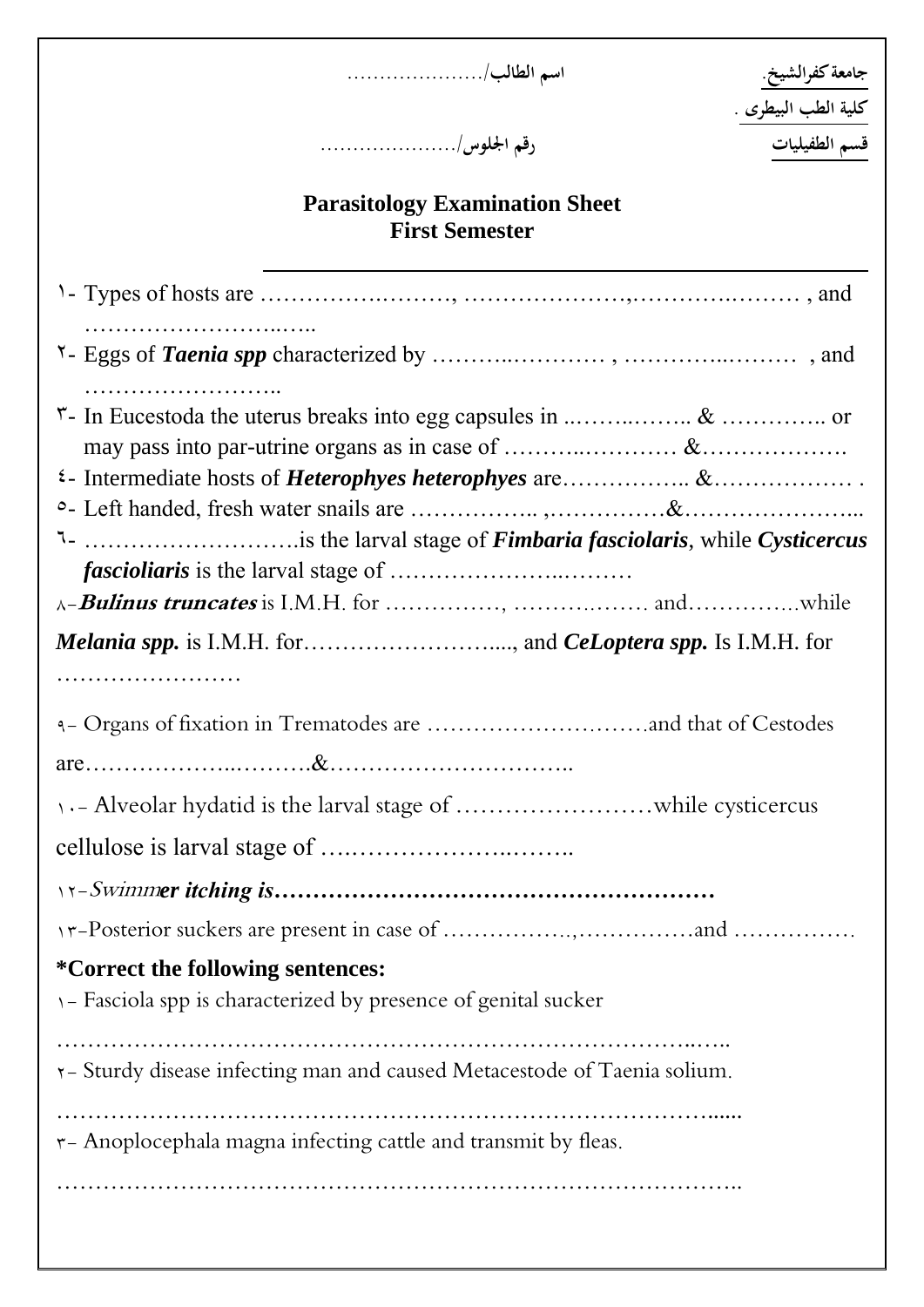# **جامعة كفرالشيخ. اسم الطالب...................../**

**كلية الطب البيطرى .**

# **قسم الطفيليات رقم اجللوس...................../**

#### **Parasitology Examination Sheet First Semester**

| stage for the final host which is                                     |
|-----------------------------------------------------------------------|
|                                                                       |
|                                                                       |
|                                                                       |
|                                                                       |
| 11- The gravid segments leave the host spontaneously in case of       |
|                                                                       |
| stage of $\dots$ $\dots$                                              |
|                                                                       |
| the presence ofin the posterior end of the worm, absence of<br>simple |
|                                                                       |
| 11- is a disease contracted through eating raw livers.                |
|                                                                       |
| <i>I</i> interest of cercariae of digenetic trematode are             |
|                                                                       |
|                                                                       |
|                                                                       |
|                                                                       |
|                                                                       |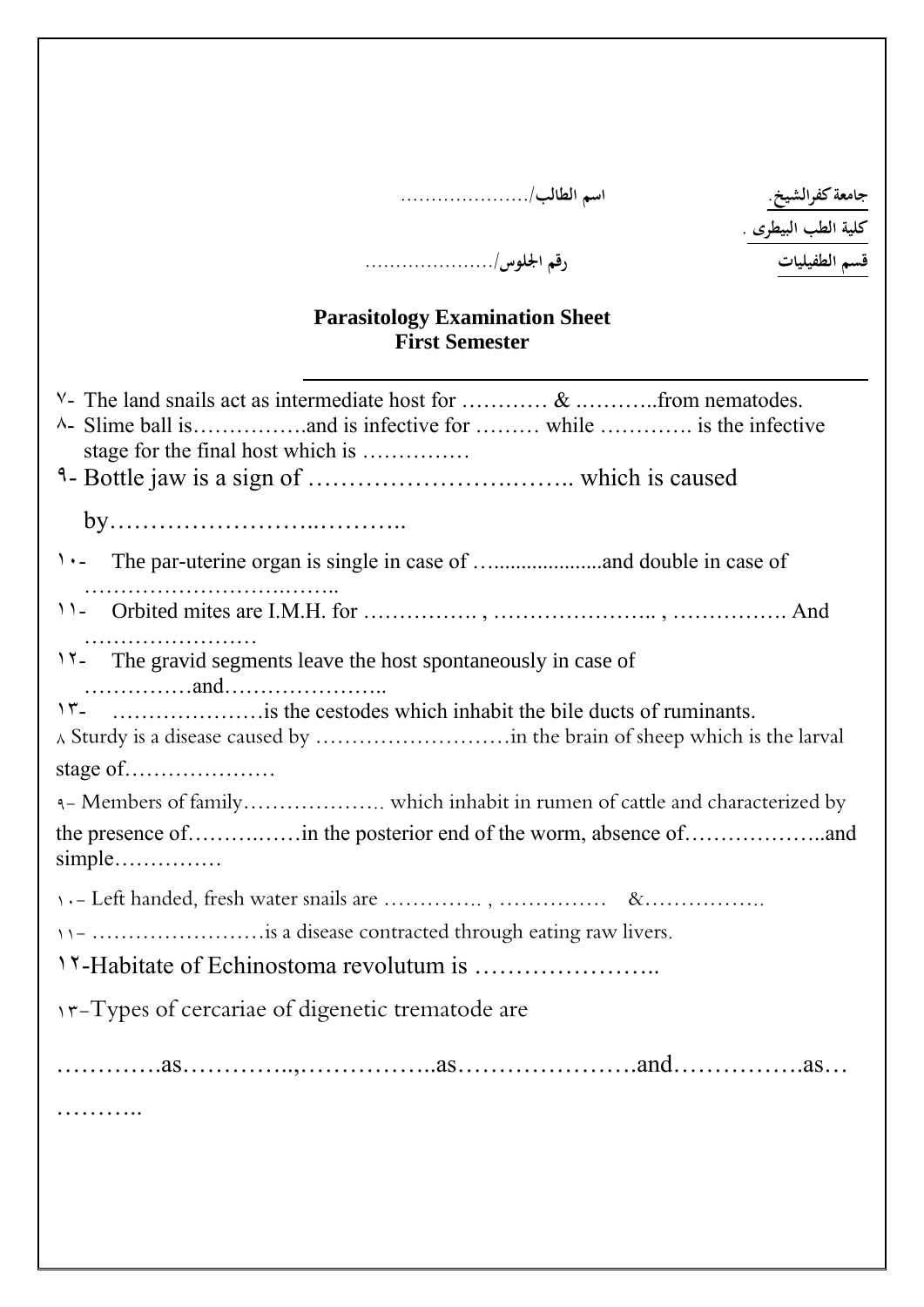

**جامعة كفر الشيخ كلية الطب البيطري قسم الطفيليات** 

# **Midterm Examination**

#### **- Answer the following questions:**

#### **I - Remark the right answer:**

- a- ( ) Permanent parasite visiting the host during the food meal.
- b- ( ) Incidental parasite naturally infect the host.
- c- ( ) Temporary parasites spend most of its life span on/in the host.
- d- ( ) Erratic parasite found in abnormal place.
- e- ( ) **Dicrocolieum dentritucm** is called lesser liver flukes.

# **II - Choose the correct answer:**

- 1. The Color of **Paramphistomum spp.** egg is:
- a. ( ) Golden Yellow ( ) Brownish
- b. ( ) Transperent ( ) Yellowish

# 2. **Tetrathridium** is larval stages for:

- a. ( ) **Teania** spp.
- b. ( ) **Mesocestodes** spp.
- c. ( ) **Multiceps** spp.

# 3. The **Paramphistomes** eggs are :-

- a. ( ) Laid mature
- b. ( ) Laid immature
- 4. The cup-like suckers are found in:

# a. ( )**Pseudophyllidae** ( ) **Cyclophylidae**

# **5- Hyadtid cyst** larval stage for:

- a.( ) **Moneizia** spp.
- b.( ) **Taenia** spp
- c.( ) **Echinococuus** spp.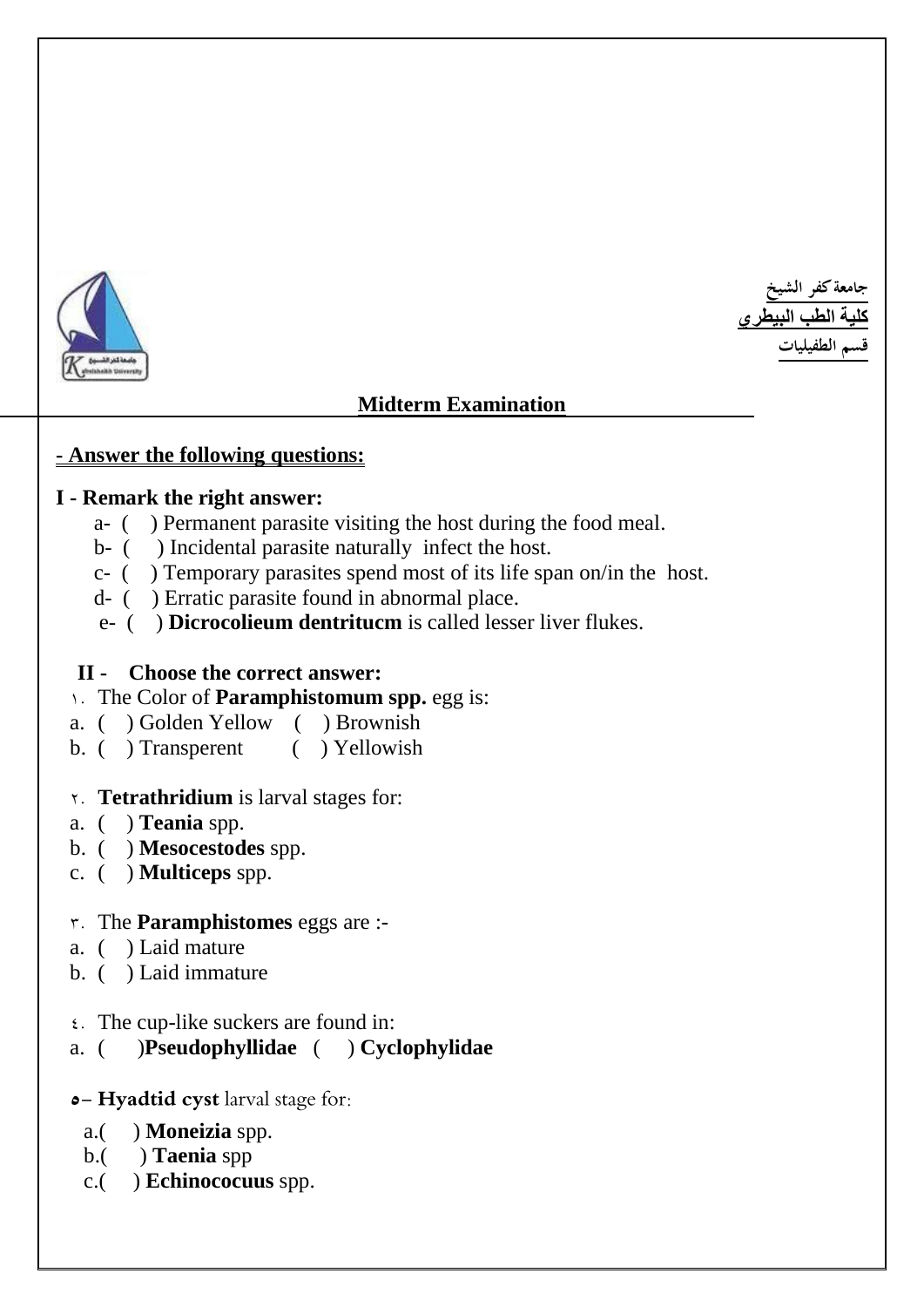```
6- H. carioca inhabit small intestine of: 
 a- ( )Rodents. 
 b - ( )Human.
 c- ( )Chicken. 
 7- The IMH for Cotylophorun spp.
 b. ( ) Cleopatra snails
 c. ( ) Bulinus snail.
 d. ( ) Lymenea snails.
 8- The testes of Paramphistomes are 
 a. ( ) branches 
 b. ( ) lobed
 c. ( )smooth
 9- Fimbriaria spp. are inhabit small intestines of: 
   a- Rodents. ()
   b- Ducks & chickens. ()
   1. Procercoid larva develops in :
      a- ( ) Fish
      b- ( ) Cyclops
III - Put (\checkmark) or (\checkmark) :
   1- Taenia solium has rostollum ( ).
   2- The Diphyllobothrium latum has a gravid segments. ( )
   3- The members of Schistomatidae are hermaphrodites( ).
   4- The scolex of Anaplocephala magna has rosteulum ( ).
   5- Taenia saginata contains vitelline gland as a one mass ( ).
   6- The eggs of Heterophyes spp. are large in size ( ) .
   7- The human cysticercosis occur with T. saginata infection ( ). 
   8- The procercoid larval stage formed in vertebrate animals( ) 
   9- The cysticercoid larval stage formed in cattle( )
   10- Hydatid cyst larval stage for Echinococcus spp.( )
   11<sup>-</sup> Fasciola spp. needs <sup>†</sup> I.M.Hs to complete life cycle. ( )
   12- Pseudophylidae mature segment has uterine pore( )
   13- Cysticercus bovis is larval stage for Taenia saginata( )
   16- In Avitellina spp. the matures segments contains double set of genital organs (
    ) .
```